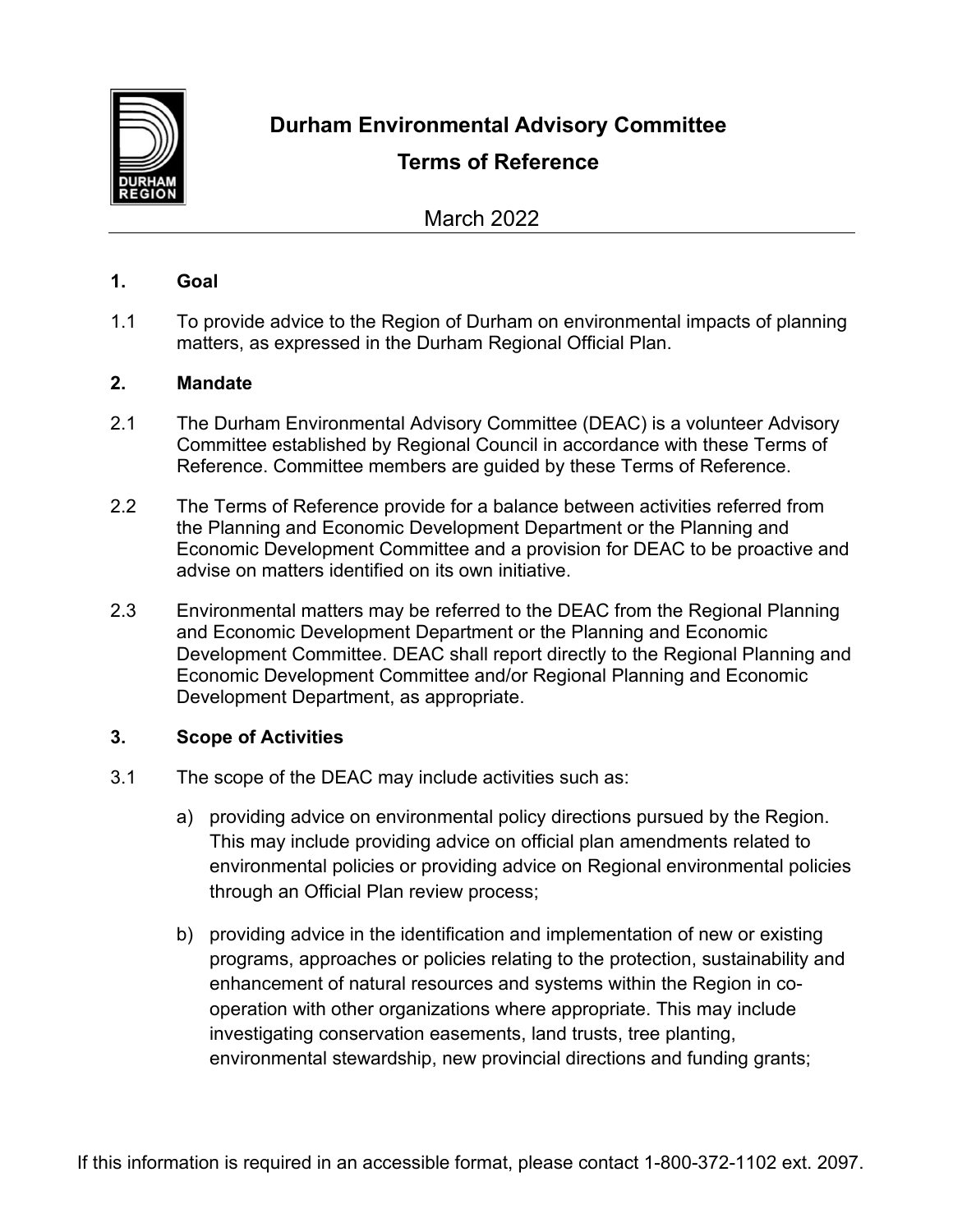- c) providing advice in identifying and implementing community outreach activities which support the growth of environmental awareness and appreciation in Durham Region in co-operation with other organizations where appropriate. This may include recommending and assisting with educational workshops or homeowner guides which can be used by the public in areas such as tree cutting, fertilizer use, erosion control and general enhancement of the environment;
- d) providing advice on Regional environmental data in co-operation with other organizations where appropriate;
- e) providing advice on the state of environmental resources such as water resources and natural heritage features such as wetlands, forests, and wildlife within Durham Region in co-operation with other organizations where appropriate;
- f) appointing a member of DEAC to participate on steering committees for environmental impact studies related to Regional Official Plan Amendment applications. In accordance with the Region's approved EIS Guideline, a DEAC representative would participate in Regionally co-ordinated EIS's and peer reviews; and
- g) at the request of the Planning and Economic Development Committee or the Regional Planning and Economic Development Department, provide advice on miscellaneous matters as they arise.

# **4. Composition**

- 4.1 The DEAC will be comprised of seventeen members in total, as follows:
	- Thirteen (13) citizen members.
	- One (1) Post-Secondary Student member.
	- Two (2) youth members.
	- One (1) member of the Planning and Economic Development Committee.
- 4.2 All members are regarded as private citizens and do not represent their respective employers or advocacy group in their capacity as a DEAC member.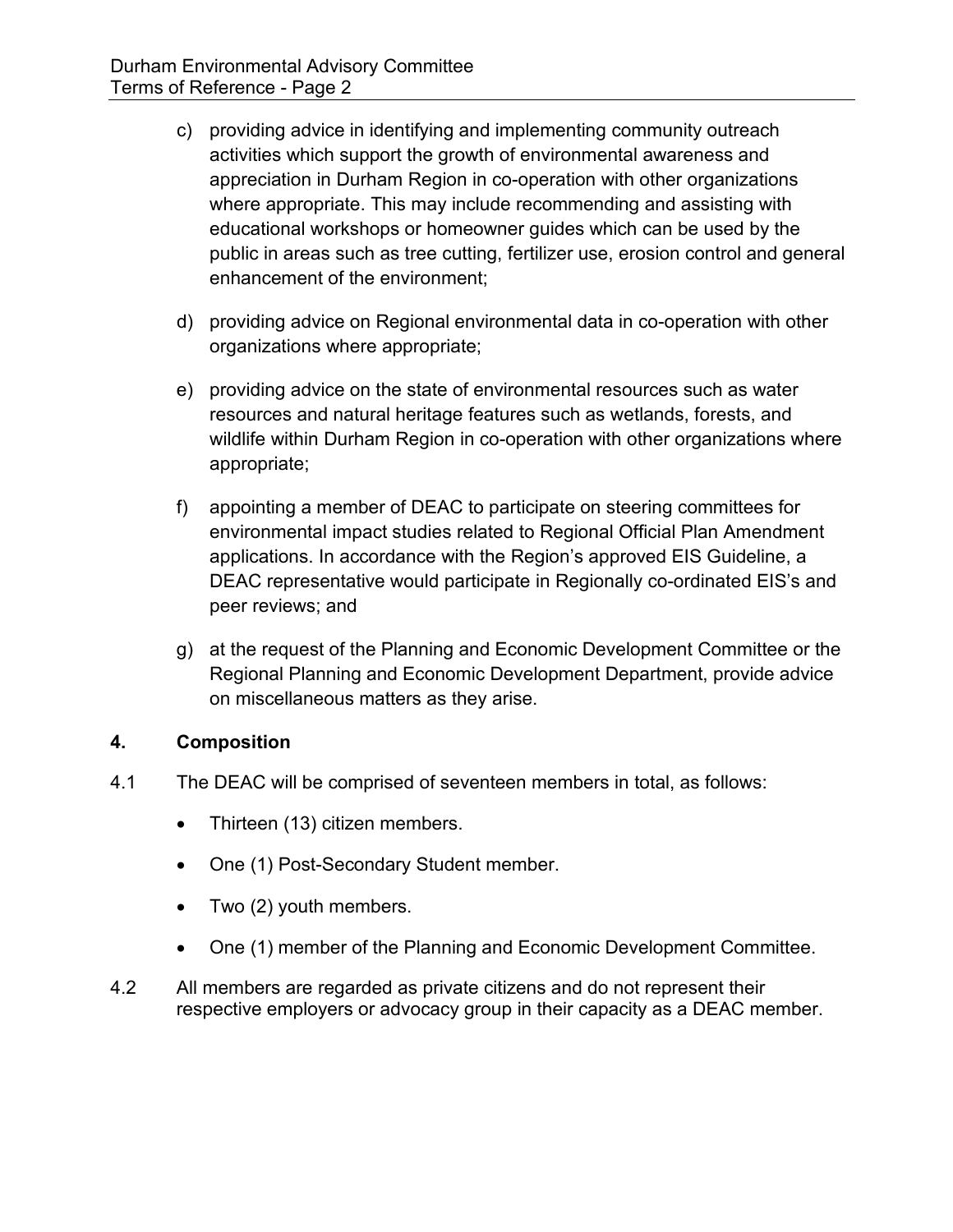- 4.3 Membership for citizen members shall correspond with the term of Regional Council. However, citizen members shall continue to serve until their replacements are appointed by Regional Council. If a member chooses to resign, the Region will seek a replacement in accordance with Section 5.
- 4.4 Membership for Post-Secondary Student members shall be up to a 4-year term, generally corresponding with the length of their college or university program.
- 4.5 Membership for youth members shall be up to a 3-year term, generally corresponding with the school year.
- 4.6 At the discretion of the DEAC, non-attendance of three consecutive meetings will be sufficient grounds for replacement.
- 4.7 DEAC will strive to maintain a high level of relevant technical expertise and competence in environmental issues within its membership.

# **5. Membership Selection**

- 5.1 Durham Region will place an advertisement seeking individuals interested in volunteering for appointment to the DEAC. For post-secondary student and youth members, the Region shall also contact colleges, universities, and secondary schools in Durham Region to request that students be notified about the opportunity to volunteer with DEAC. Interested individuals will be required to submit an application form to the Regional Clerk outlining their interest and qualifications.
- 5.2 The Regional Planning and Economic Development Department will review the applications received. Applications from qualified applicants will be forwarded to the respective area municipality with a request that the local Council nominate one representative. The Regional Planning and Economic Development Department, from the remaining applications received, will nominate a sufficient number of citizen members at large in order to bring the citizen membership to thirteen. The Regional Planning and Economic Development Department will also nominate one Post- Secondary Student member and two youth members from the applications received.
- 5.3 In nominating citizen members to the DEAC, regard shall be given to the aim of achieving a combination of technical experts and community representatives with knowledge of environmental and land use planning matters. Regard shall also be given to residency within the Region and availability to attend meetings. An elaboration of the selection criteria is provided in Appendix 1 of the Terms of Reference. The nomination of members at large will help to achieve the desire of a diverse and balanced DEAC. All residents of Durham Region are eligible for membership.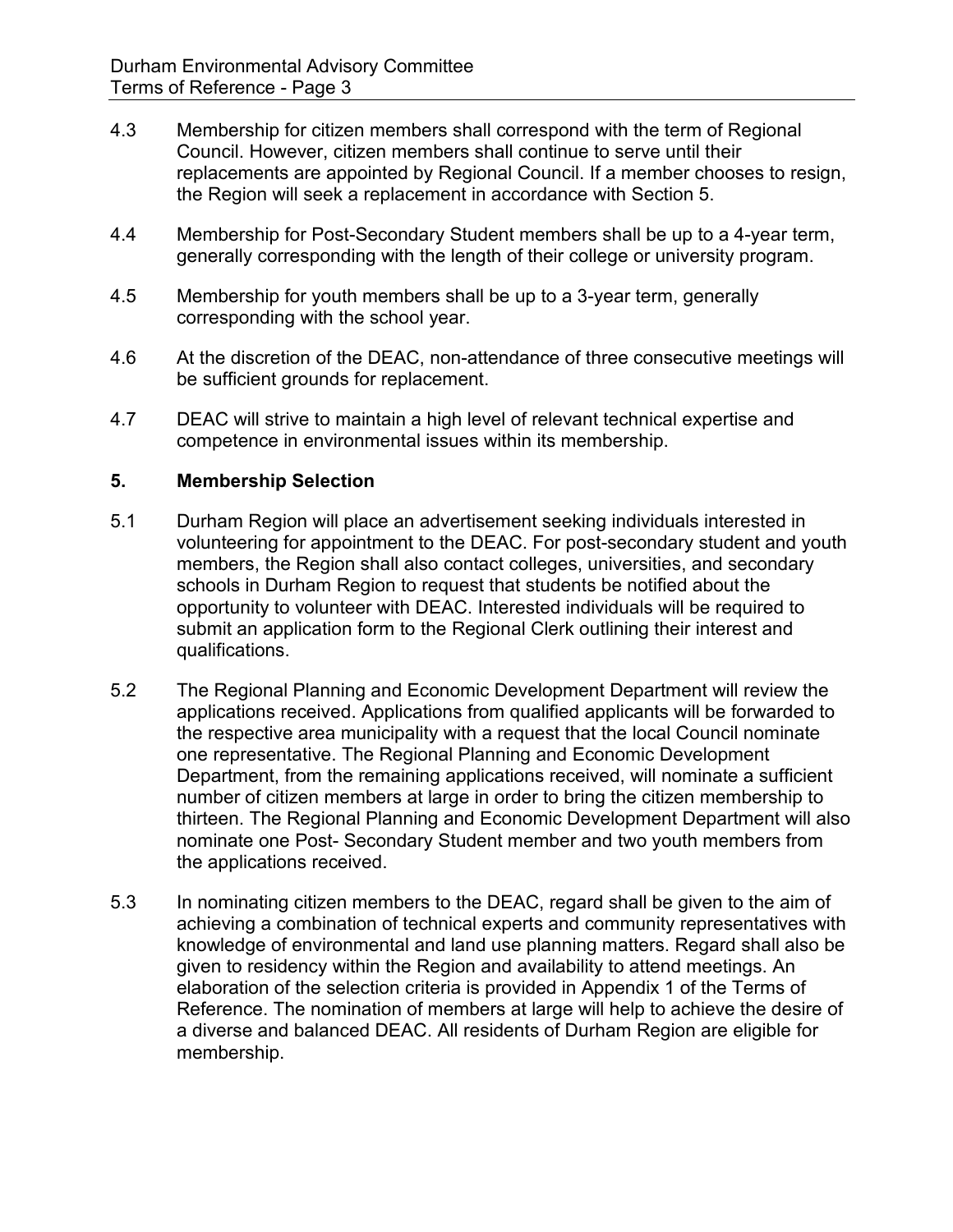- 5.4 In nominating a Post-Secondary Student member, consideration shall be given to the individual's interests, level of participation and knowledge of environmental issues in Durham Region and the planning process. The member must be enrolled full-time in a college or university program and express an interest in environmental matters. The relevance of their interests to the mandate of DEAC will be an important consideration. Regard shall also be given to residency within Durham Region for the school year and availability to attend meetings. An elaboration of the selection criteria is provided in Appendix 1 of the Terms of Reference.
- 5.5 In nominating youth members, consideration shall be given to ensure representation from both the urban and rural communities. An elaboration of the selection criteria is provided in Appendix 1 of the Terms of Reference.
- 5.6 All members of the DEAC shall be appointed by the Regional Planning and Economic Development Committee and Regional Council.
- 5.7 Regional Council shall appoint a representative and an alternate to the DEAC from the members of the Planning and Economic Development Committee.
- 5.8 In the case of a vacancy, the approach described in Section 5 will generally be followed.

### **6. Officers**

- 6.1 A chair and two vice-chairs (first and second) will be elected annually by the membership of the DEAC. The Planning and Economic Development Committee representative will chair the inaugural DEAC meeting.
- 6.2 Post-Secondary Student members and youth members are not eligible to sit as chair or vice-chair.

#### **7. Support Services**

- 7.1 The Commissioner of Planning and Economic Development or designate shall serve as staff liaison to the DEAC. The staff liaison will provide administrative, procedural and technical support to the DEAC.
- 7.2 The staff liaison will co-ordinate all requests for advice from the DEAC, through meeting agendas. DEAC responses to such requests shall be co-ordinated by the staff liaison to the Planning and Economic Development Department.
- 7.3 The Region will provide secretarial and other support services. Regional Council will provide a budget to cover the operational expenses of the DEAC, and this budget will be administered by the Planning and Economic Development Department.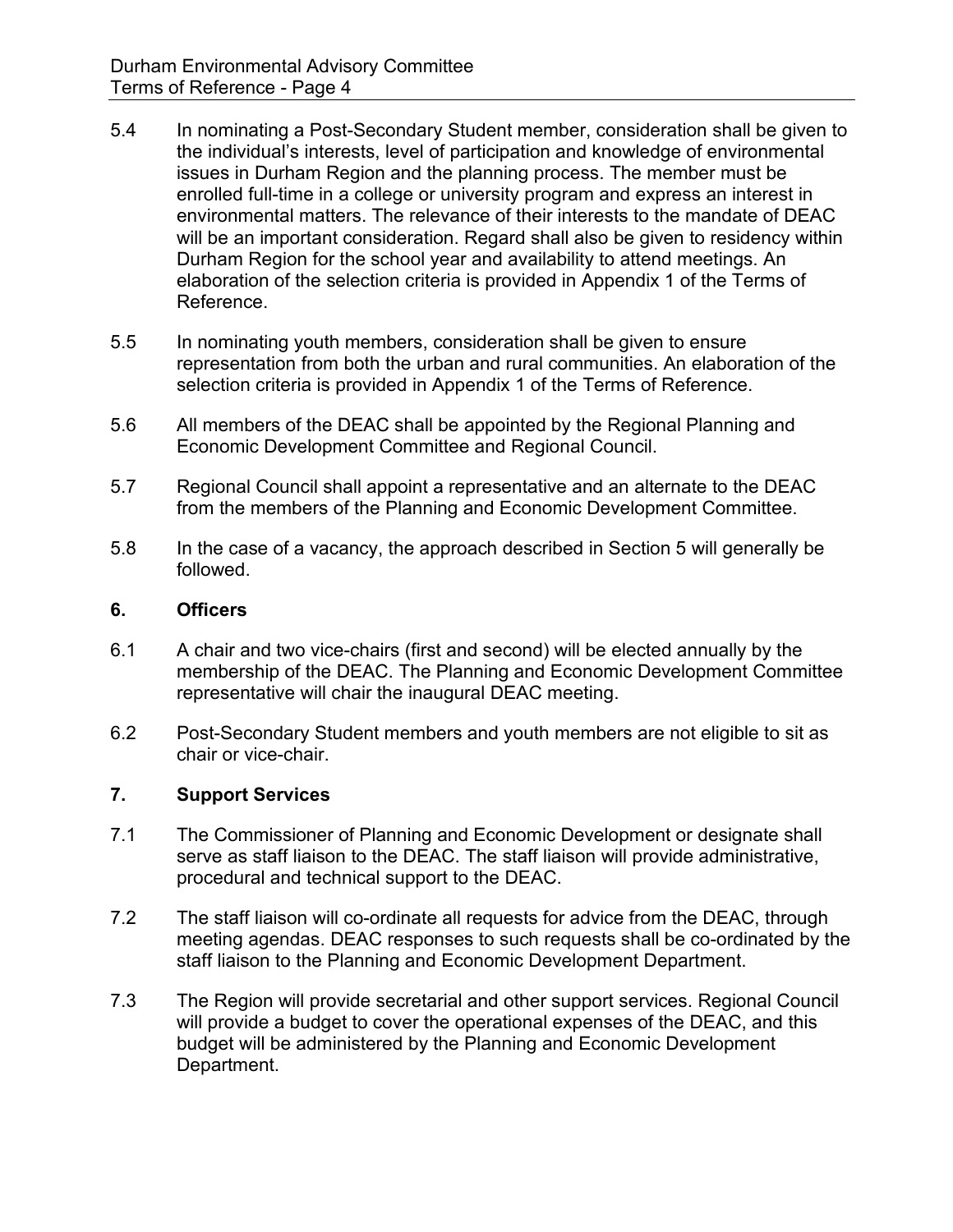## **8. Meetings**

- 8.1 Regularly scheduled meetings of DEAC will be held at the Durham Regional Headquarters. The DEAC, will establish a meeting schedule taking into account the business needs and the schedule of Regional Council and the Planning and Economic Development Committee. Special meetings may be held at the call of the Chair.
- 8.2 Unless otherwise determined, all meetings will be open to the public. As a formal Advisory Committee to the Region, the DEAC is subject to the Regional Procedural By-law, unless otherwise specified in the Terms of Reference.
- 8.3 A quorum for DEAC meetings shall be a majority of the sitting DEAC members.

## **9. Delegations of Committee Meetings**

9.1 Any person(s) wishing to appear before the DEAC as a delegate must submit a request to [delegations@durham.ca,](mailto:delegations@durham.ca) advising of the topic or item to which they wish to speak, which will then be forwarded to the staff liaison in the Regional Planning and Economic Development Department. All requests for delegations must be received at least one week prior to the meeting to ensure that the delegation is included on the agenda. Any person wishing to address the DEAC as a delegate, who has not previously arranged to do so, may be granted permission to do so only by Committee resolution.

#### **10. Minutes and Agenda**

- 10.1 The minutes of each DEAC meeting will be approved at the following meeting. The unapproved minutes will be circulated to members of Council as part of the Council Information Package (CIP) by the Regional Clerk.
- 10.2 The DEAC agendas will be prepared by the staff liaison and the DEAC chair or vice-chair with input from other DEAC members. At the beginning of every meeting, the Committee shall approve its agenda.

#### **11. Committee Resolutions**

11.1 The DEAC will seek to achieve consensus on decisions. Recommendations are "carried" if supported by a majority. Only resolutions as they appear in the adopted Minutes may be considered as officially representing the position of the DEAC.

# **12. Annual Reports and Workplan**

12.1 An annual report summarizing the activities completed in the previous year shall be prepared by the DEAC. The annual report shall be forwarded to the Planning and Economic Development Committee.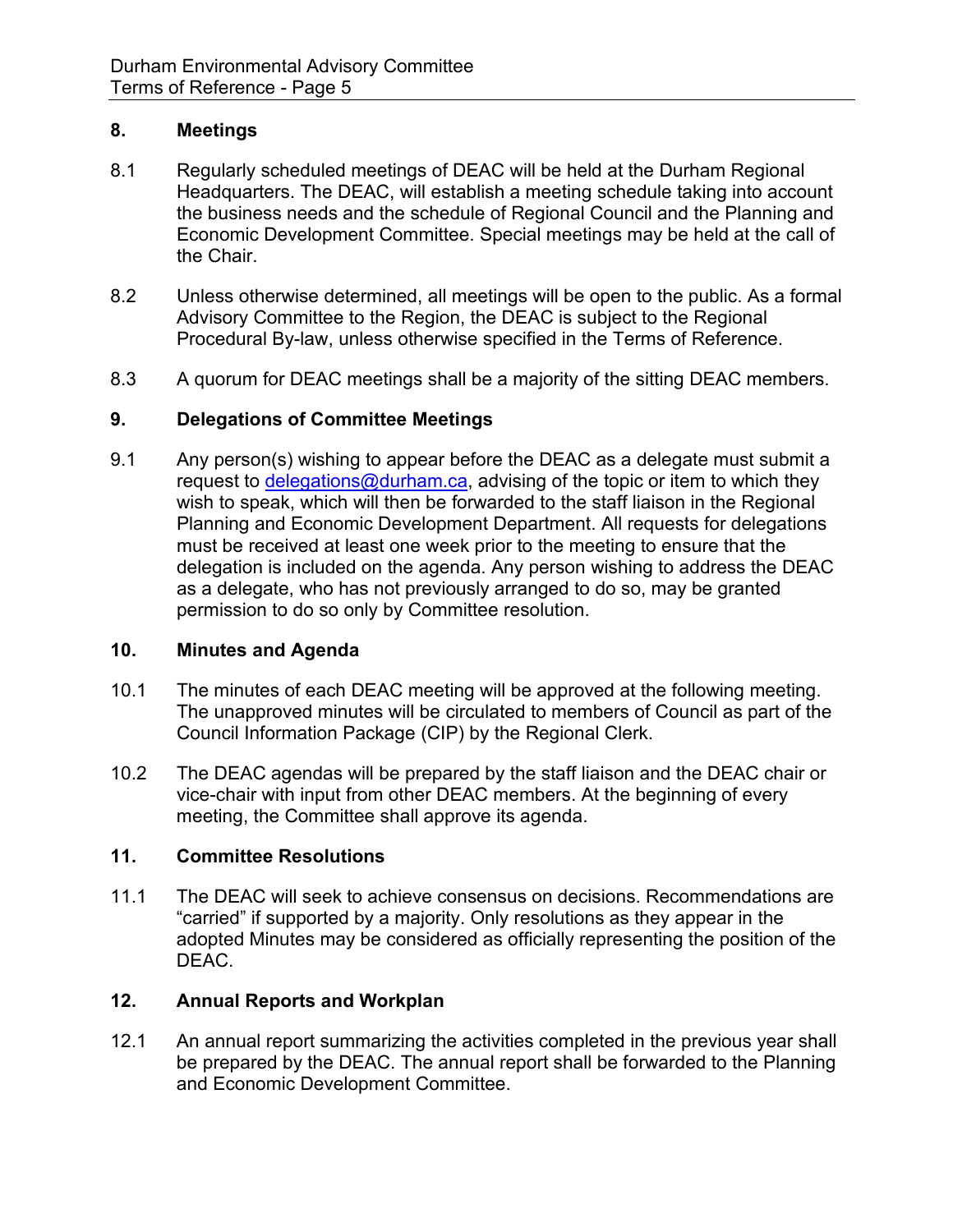- 12.2 An annual workplan with an estimate of the resources necessary and any suggested revisions to the Terms of Reference for the coming year shall also be prepared by the DEAC for consideration and approval by the Planning and Economic Development Committee and Regional Council. To avoid duplication, the DEAC shall ensure that the workplan is co-ordinated with other environmental initiatives in the Region.
- 12.3 An annual review of the DEAC by the Planning and Economic Development Committee will be completed to examine the effectiveness of the Committee and to ensure continued improvements.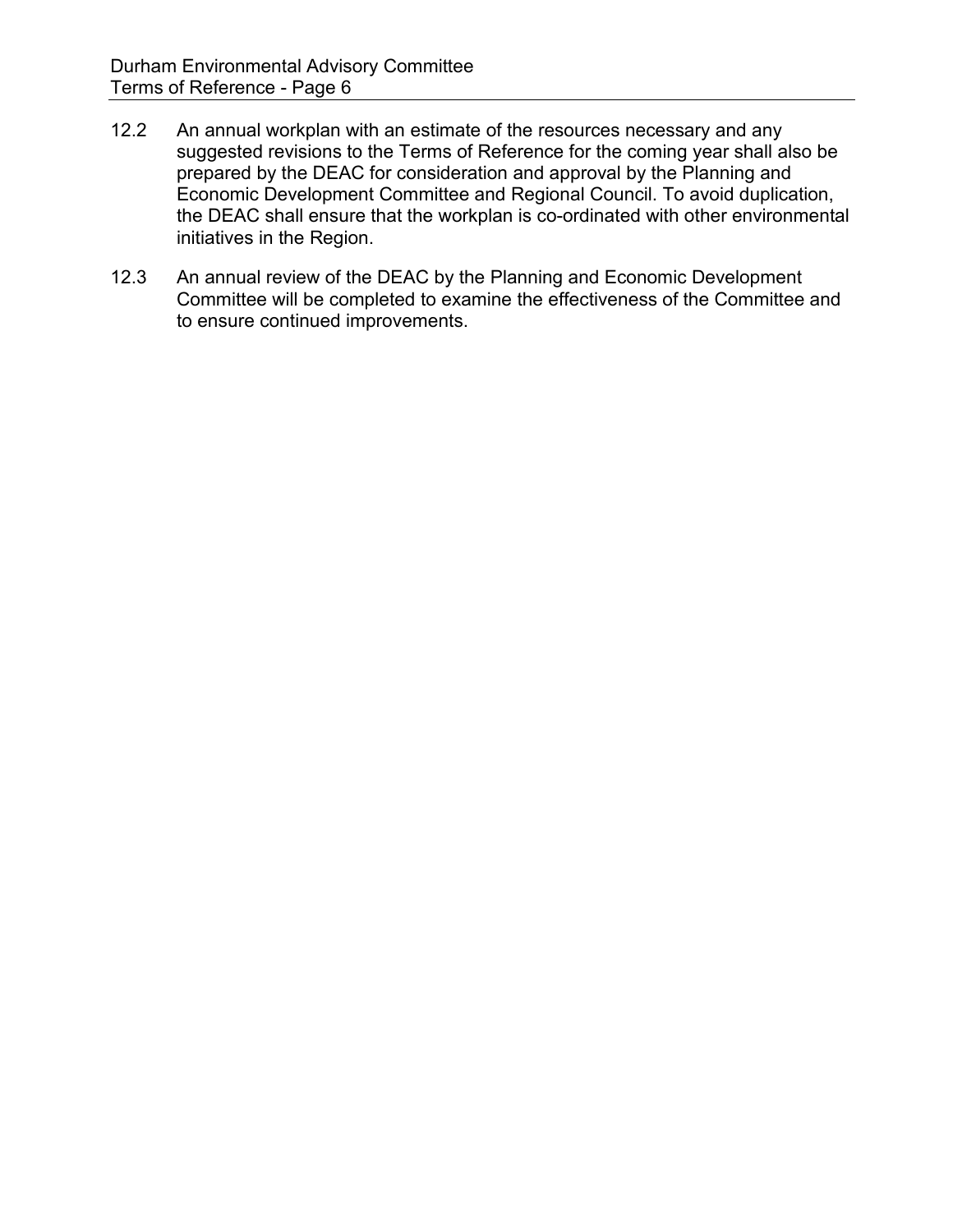# **Appendix 1: Membership Eligibility Criteria**

## **1. Citizen Membership Eligibility Criteria**

- 1.1 To facilitate the nomination and appointment of new citizen members to the DEAC, the following criteria will be considered:
- A) Residency

Members should reside in Durham Region.

B) Technical Expertise

A high level of technical expertise is required within the Committee. Applicants with academic qualifications and/or work experience in environmentally-related disciplines will be an important consideration.

C) Community Representatives

Consideration shall be given to the individual's level of participation and knowledge of environmental issues and the planning process. The relevance of their interests to the mandate of DEAC will be an important consideration.

D) Availability

It is important that an applicant be able to attend as many DEAC meetings as possible and undertake work outside of the regular monthly meetings. An applicant should be able to be contacted or reached during the day in order for meetings to be arranged.

1.2 The aim is to achieve a diverse committee with a combination of technical experts and community representatives.

#### **2. Post-Secondary Student Membership Eligibility Criteria**

- 2.1 To facilitate the nomination and appointment of new Post-Secondary Student members to the DEAC, the following criteria will be considered:
- A) Residency

Members should reside in Durham Region for the school year.

B) Education

Members must be accepted into, or enrolled in a full-time College or University program and express an interest in environmental matters.